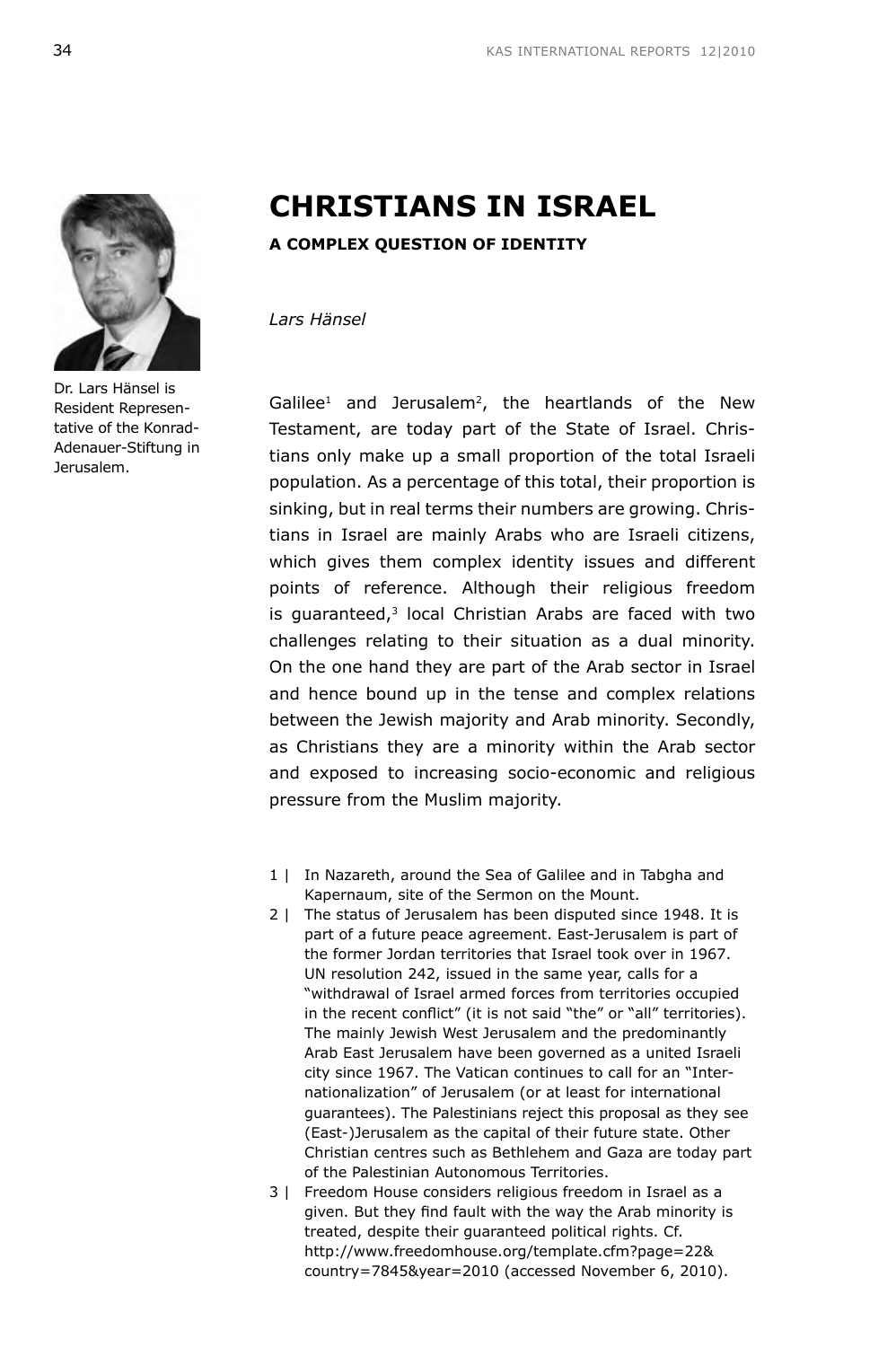Despite their small numbers and complex situation, the Christian minority in Israel has the potential to play an important mediating role. It can act as a bridge between Jews and Arabs and between Jews and Christians, both within Israel and between Israel and Christian churches worldwide.

# **A CHRISTIAN MICROCOSM WITHIN THE STATE OF ISRAEL**

Many different Christian denominations are represented in Israel, making it a microcosm of the Christian world.<sup>4</sup> Based on the Church's history,<sup>5</sup> Christian communities in Israel today can be divided into four basic categories:6

- 1. Historically, the oldest group in the Holy Land is the Orthodox Christians (Greek Orthodox, Russian Orthodox and Romanian Orthodox churches).
- 2. The second-largest group is the non-Chalcedonian, monophysitic churches<sup>7</sup> (Armenian Orthodox, Coptic Orthodox, Ethiopian Orthodox, Syrian Orthodox and a small Nestorian church).
- 3. In third place we find the Latin Church and its associated Churches8 (Latin, Maronite, Greek Catholic/Melkite, Syrian Catholic, Armenian Catholic, Coptic Catholic and Chaldean Catholic Churches).
- 4. Smallest in terms of numbers and historically the youngest are the Protestant Churches (Evangelicals, Baptist, Anglican, Lutheran, Reformed, Presbyterian and Pentecostal).
- 4 | Cf. Daniel Rossing, "Microcosm and Multiple Minorities The Christian Communities in Israel," in: *Israel Year Book and Almanac* (1999), 28–45.
- 5 | Cf. Friedrich Heyer, *2000 Jahre Kirchengeschichte des Heiligen Landes*, Hamburg 2000.
- 6 | Not included in this formula are small groups such as the Christian Jews who believe in Jesus and follow the teachings of early Christianity, and particularly reject the reshaping of Jesus's message outside the Jewish context (beginning with Paul). Cf. Heyer, *Kirchengeschichte*, 322 et sqq., n.5. Mormons living in Israel are also excluded from these categories.
- 7 | The Council of Chalcedon in 451 AD declared the doctrine of the two natures of Christ, the divine and the human. Some Eastern churches rejected this doctrine and believe only in the one, divine, nature of Christ ("Monophysites").
- 8 | For more on the history of the relationship between Israel and the Catholic Church, cf. Uri Bialer, *Cross on the Star of David: the Christian World in Israel's Foreign Policy – 1967*. Bloomington 2005.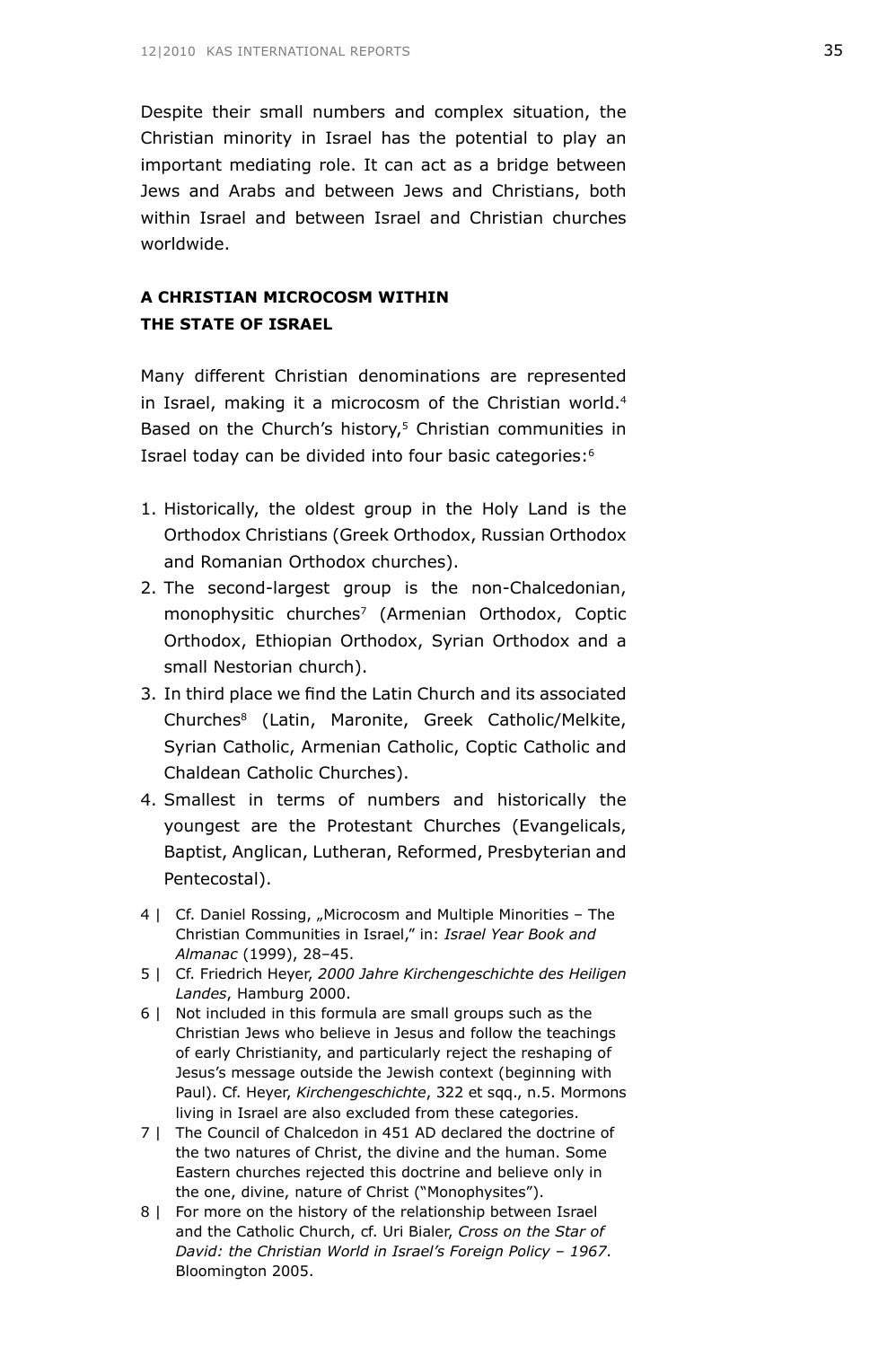Like all citizens, Christians enjoy freedom of belief and conscience in accordance with Israel's Declaration of Independence in 1948, along with the right to freely practice their religion. In 1967 free access to all holy places was quaranteed by law.<sup>9</sup> However, Israeli interactions with Christian holy sites are less problematic than their relationship with Muslim sites. Muslim holy places such as the Temple Mount, (today the place of the Al Aqsa Mosque and the Dome of the Rock) are sacred to both Jews and Muslims and at the centre of the Arab-Israeli conflict, whereas Christian sites such as the Church of the Holy Sepulchre are not directly claimed by the Jews.

**Israel are today "recognized churches". They have their own courts which make rulings based on their own canonical law and appoint their own judges.**

**Most Christian church communities in**  In addition, most Christian church communities in Israel are today "recognized churches" and as such are self-sufficient in questions of civil law. These churches have their own courts which make rulings based

> on their own canonical law and appoint their own judges.<sup>10</sup> This system has been in force since the Ottoman era, when Sharia law was the official civil law, but non-Muslim religious minorities within the *millet* system were granted autonomy in civil law issues.<sup>11</sup>

# **STATISTICS**

Christians in the Holy Land are historically predominantly Arabs, particularly since the spread of Islam in the  $7<sup>th</sup>$ century, and in today's Israel they are part of the Arab/ Non-Jewish population. Arabs currently make up over 20 percent of the population of Israel.

- 9 | Israel has a policy of preserving the status quo with regard to Christian sites cf. David E. Guinn, *Protecting Jerusalem's holy sites: a strategy for negotiating a sacred peace*, Cambridge 2006, 120.
- 10 | Certain areas fall under the jurisdiction of Israeli civil law, such as cases relating to guardianship, adoption and inheritance matters where the parties do not wish to appear before a religious court, cf. Rossing, Microcosm, n. 4, 16.
- 11 | Legislation is currently on the table at the Knesset to give Non-Jews the right to enter a civil partnership.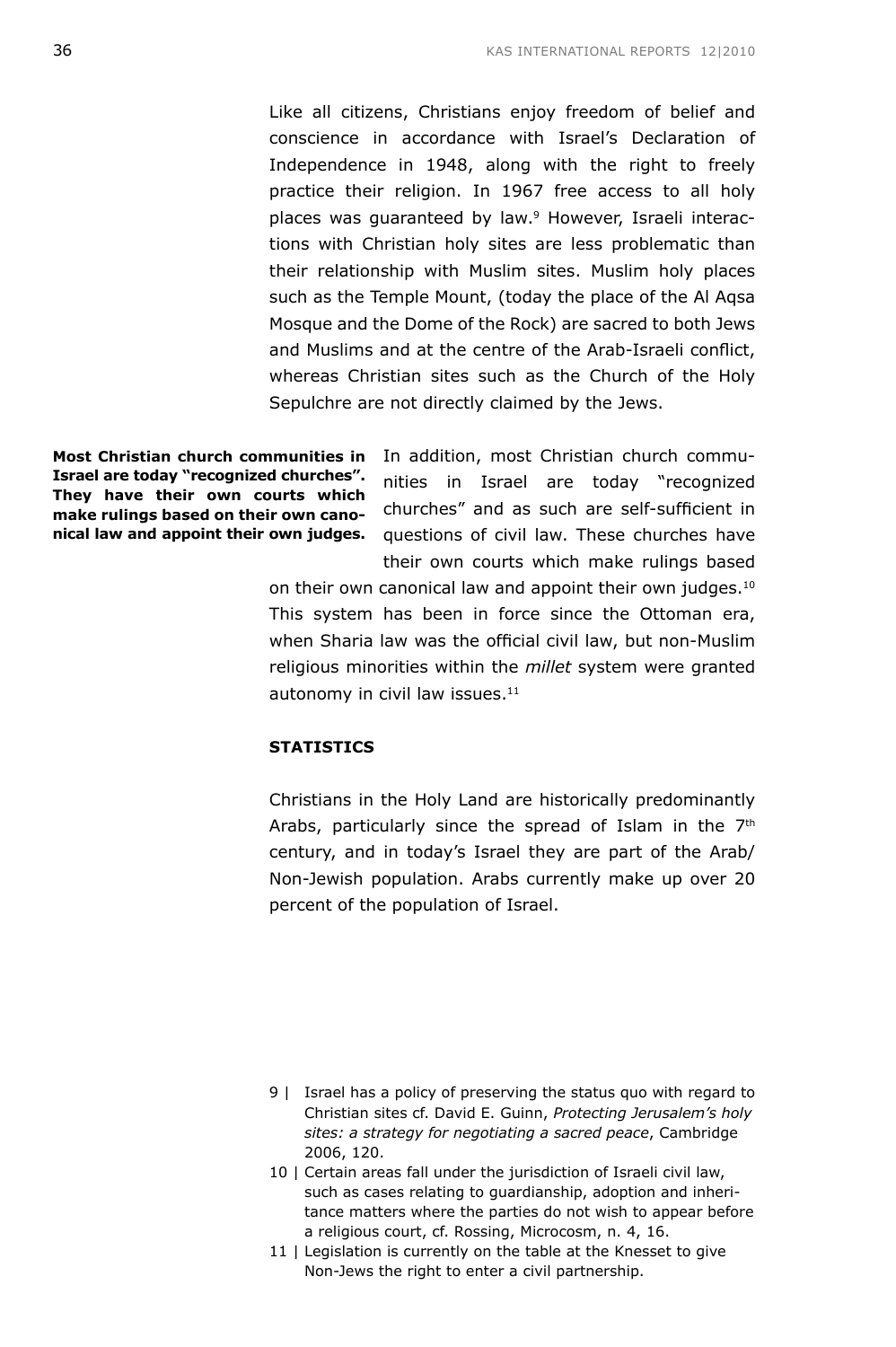# Table 1 **Population of Israel: Religions 12**

| 2009            | <b>Number</b> | Percent |
|-----------------|---------------|---------|
| Jews            | 5,703,700     | 75.5    |
| Arabs and Druze | 1,535,600     | 20.3    |
| Non-Jews        | 283,000       | 4.2     |
| Total           | 7,552,000     | 100.0   |

Included in the figure for Non-Jews are the Non-Jewish partners of immigrants, who could be Christians.

The total number of Christians has grown continuously over the last two decades. However, as a percentage of the total population of Israel their numbers have sunk to just above two percent due to Jewish immigration and general population growth. So in terms of numbers, Christians only represent a small proportion of the population.<sup>13</sup>

# Table 2 **Christians in Israel**

| 1990    | 1995    | 2000    | 2008    | 2009    |
|---------|---------|---------|---------|---------|
| 114,700 | 120,600 | 135,100 | 150,200 | 151,700 |

If we look at the birth rate among Christians, it is clear that future demographic developments will lead to Christians becoming more and more a minority. Christians have the lowest birth rate in Israel.<sup>14</sup>

- 12 | CBS, *Statistical Abstract of Israel*, 2010, table 2.21.
- 13 | CBS, *Statistical Abstract of Israel*, 2010, table 2.21. Cf. the statistics on Catholics published by the Vatican, which are higher than the figures published by the Israeli Central Bureau of Statistics. According to these statistics, the number of Catholics in Israel has fluctuated over the last 20 years but has increased in more recent years. http://www.vatican.va/ news\_services/press/sinodo/documents/bollettino\_24\_ speciale-medio-oriente-2010/02\_inglese/b04\_02.html (accessed November 6, 2010).

<sup>14 |</sup> CBS, *Statistical Abstract of Israel*, 2010, table 3.13.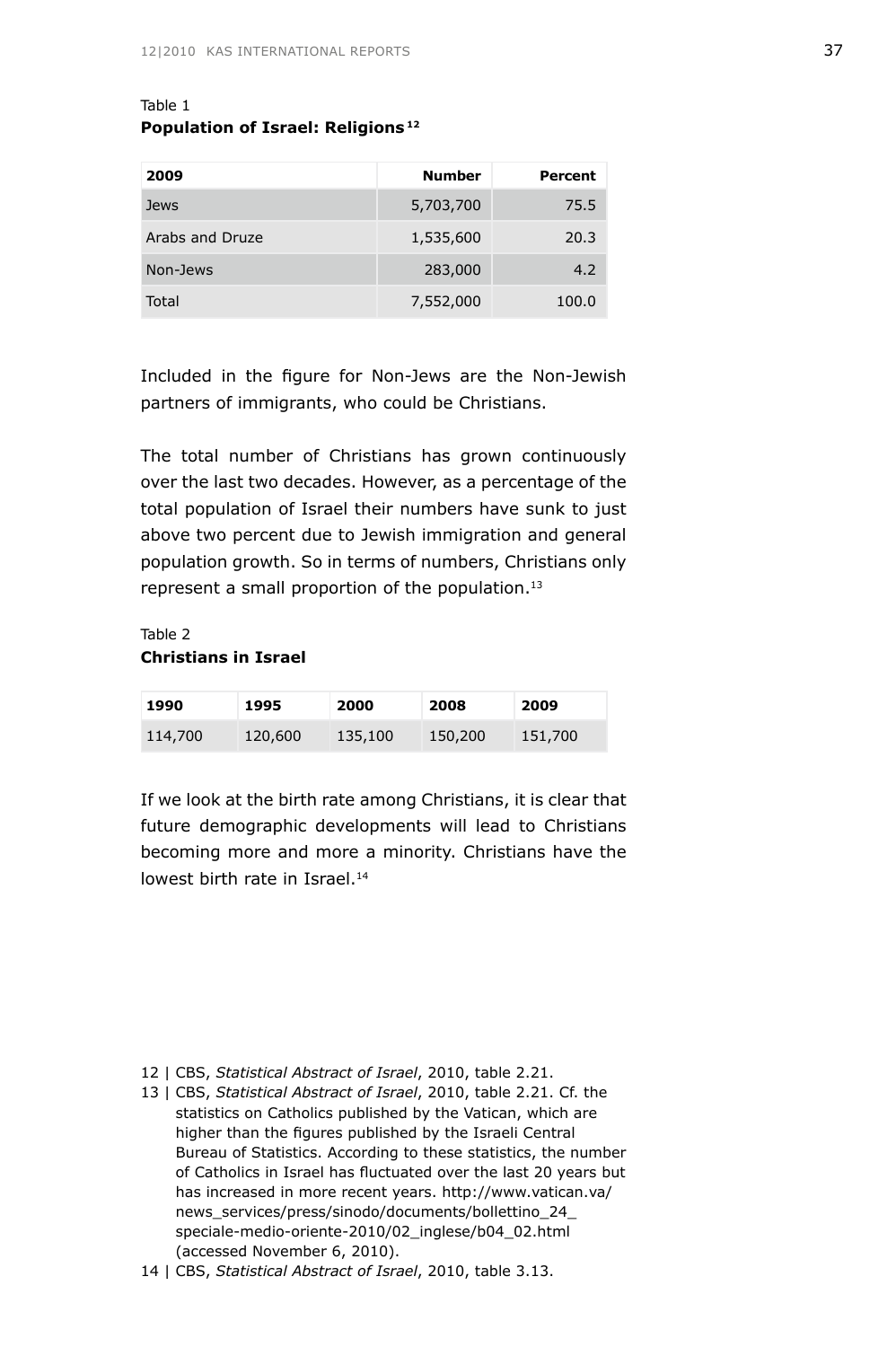Table 3 **Birth rate in Israel 2009**

| <b>Christians</b> | Jews | <b>Muslims</b> | <b>Total Population</b> |
|-------------------|------|----------------|-------------------------|
| 2.15              | 2.90 | 3.73           | 2.96                    |

At the same time their average age is higher than the average of the whole population in Israel, and it is more comparable with that of the Jewish majority than with that of the Arab Muslims.<sup>15</sup>

Table 4 **Average age in Israel 2009**

| <b>Christians</b> | <b>Jews</b> | <b>Muslims</b> |
|-------------------|-------------|----------------|
| 32.5              | 31.4        | 19.9           |

# **DIFFERENT GROUPS**

The following Christian groups in Israel need to be distinguished from a political point of view and because of their specific role in society<sup>16</sup>:

# **1. Arab Christians in the North of Israel**

First of all, there are Arab Christians in Israel who mostly live in cities but also in villages in the north of the country. Their main centers are Nazareth and Haifa. Their situation is one of a Christian minority within the Arab sector in Israel, which in turn is a minority within a predominantly Jewish society. Complex questions of identity thus play a decisive role. The political and social agenda is mainly influenced by internal Israeli issues. Within the Arab minority there are increasing tensions between Christians and Muslims.

<sup>15 |</sup> CBS, *Statistical Abstract of Israel*, 2010, table 2.21.

<sup>16 |</sup> Cf. also Amon Ramon, *Nozrut ve Nozrim be Medinat Ha Jehudim* (Hebrew: Christianity and Christians in the State of the Jews; forthcoming, manuscript provided by the author).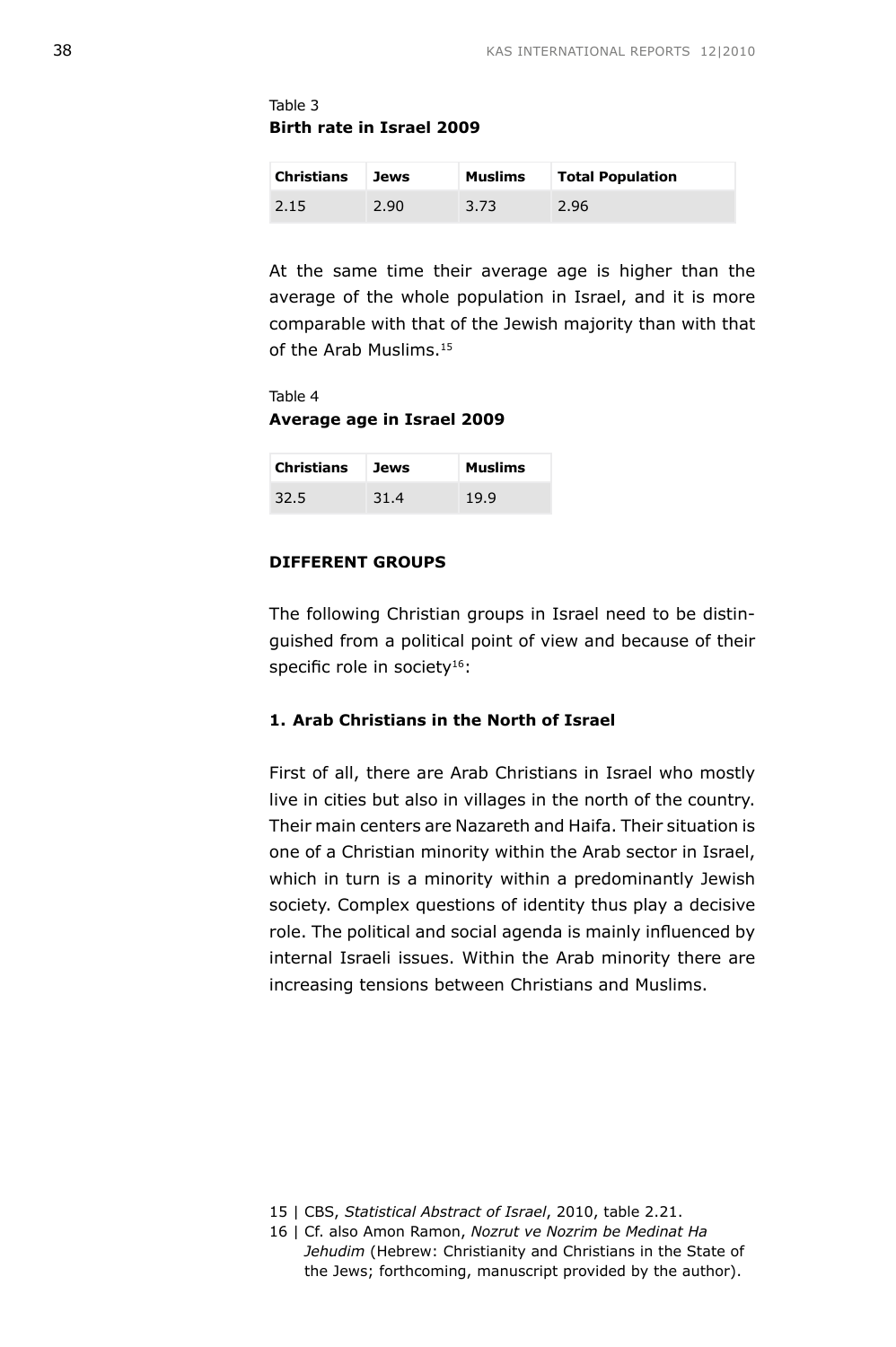# **2. Christians in Jerusalem and Surrounds**

The situation of Christians in Jerusalem is mainly influenced by their position at the heart of the Israeli-Palestinian conflict<sup>17</sup> and the contested status of Jerusalem. Their agenda is largely set by this conflict.<sup>18</sup> The increasing segregation of the Palestinian Autonomous Territories causes particular problems, making contact

with Christians living there much more diffi- **The security wall means that it is har**for Christians to gain access to the holy reach Qubeibe, considered to be the cult.19 The security wall between Israel and the West Bank also means that it is harder places. For example, Christians in Jerusalem have to make wide detours in order to reach

**der for Christians to gain access to the holy places. Christians in Jerusalem have to make wide detours in order to site of historical Emmaus.**

Qubeibe, considered to be the site of historical Emmaus, but which today lies on the other side of the wall. It is also now difficult for families to legitimately reunite with their relatives living under the Palestinian Authority. And, a whole range of historic privileges, such as tax privileges, are based on verbal agreements which were often not guaranteed in writing.20 Another problem is the current visa restrictions on foreign church representatives who want to live in Jerusalem's Christian communities.<sup>21</sup> And arguments between Christian churches which relate to the status quo established by Sultan's decree in 1852 and which are subject to Israeli State arbitration also have a role to play.

- 17 | Cf. Amnon Ramon, *Freedom of Religion and the Status of the Christians in Jerusalem, 1967-1997*, Jerusalem 1999.
- 18 | Cf. the "Kairos-Palestine" document, published in December 2009 by former church officers and laymen, which is clearly biased in adopting only the Palestinian national narrative.
- 19 | Cf. Daphne Tsimhoni, "Christians in Jerusalem: A Minority at Risk," in: *Journal of Human Rights*, 4/2005, 391-417, 412 et seq. and Danny Tirza, "The Influence of Christian Interests in Setting the Route of the Security Fence in Jerusalem", in: *Jerusalem Viewpoints*, № 568 November-December 2008.
- 20 | Bernd Mussinghoff, head of the German Association of the Holy Land in Jerusalem pointed out to the author during a personal interview that these questions are playing a role in the current talks between Israel and the Vatican, and that solutions should be found which can then be applied to other churches.
- 21 | Cf. Tsimhoni, Christians, n. 19, 403 et sqq.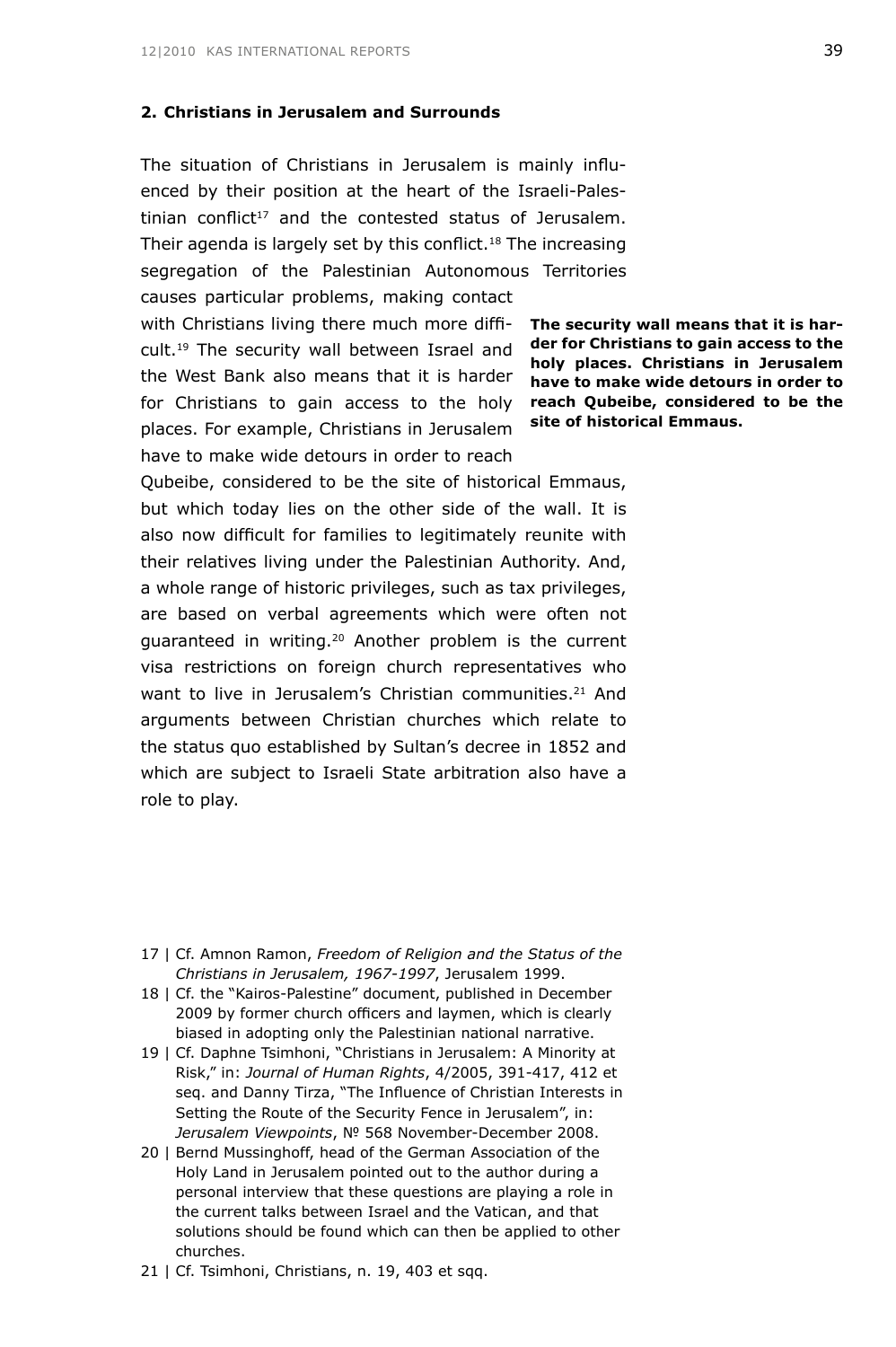#### **3. Christian Immigrants and Guest Workers**

Today there are two more groups to add to the ranks of Christians who have lived in the Holy Land for centuries, as listed above. One of these comprises the dependents of Russian immigrant Jews who are avowed Christians and in some cases live with Jews in mixed marriages. The increased segregation of the Palestinian Territories has resulted in fewer Palestinian workers coming to Israel. They are being replaced by guest workers, mainly from the Asia and Eastern Europe, who live in Israel either legally or illegally. There are estimated to be 200,000 guest

**Christian immigrants and guest workers live in Jewish cities and, unlike the Arab Christians, are nowadays integrated into Jewish society through familial and cultural ties.**

workers in Israel, a large percentage of them Christians. There are, however, no precise statistics available on the number of Christians among the guest worker population, nor on Christian dependents of immigrants.

These Christians are not involved in the tensions between Israelis and Palestinians and between Jews and Arabs in Israel. They live in Jewish cities and, unlike the Arab Christians, are nowadays integrated into Jewish society through familial and cultural ties.<sup>22</sup>

The focus of this article is solely on the specific situation of Arab Christians, the first, largest and most relevant group in Israel today.

# **THE COMPLEX IDENTITY OF ARAB CHRISTIANS**

Today, Jews make up the majority of Israeli society. As Arabs, Christians share the problems of the Arab minority in Israel. They are part of the complex and often strained relationships between Jews and Arabs.23 As Non-Jews, Israeli Arabs find themselves in a state of friction with the Israeli state, which sees its national identity as Jewish (and democratic), even if Judaism is not designated the official state religion. As Arabs they live as a minority within a

<sup>22 |</sup> Cf. paper by David Rosen on the Bishop's Synod in Rome 2010, in: *Synodus Episcoporum Bulletin*, 8, October 13, 2010.

<sup>23 |</sup> Cf. Overview of the main causes of tensions between the Arab minority and the Jewish majority: Eli Rekhess, "The Arabs of Israel after Oslo: Localization of the National Struggle", in: *Israel Studies*, Vol. 7, № 3, 2002, 1-44.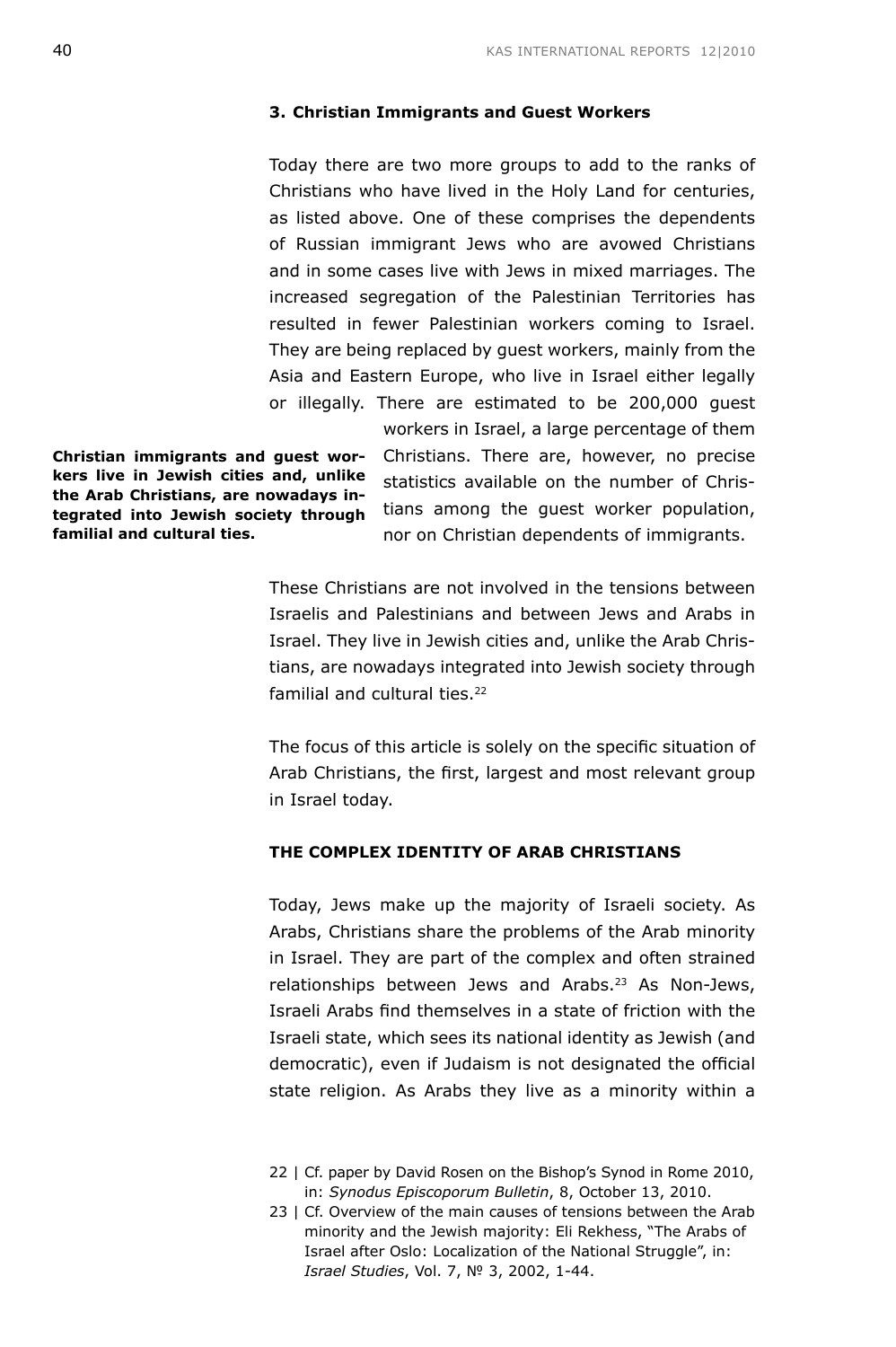Jewish majority. And the conflict between Israel and its Arab neighbors, particularly with the Palestinians, means that Israeli Arabs find their loyalties split between Israel and the Arab nation.

The complex position of Israeli Arabs is made all the more complicated by the Arab Christians' identity issues. Many Christians think their identity is in crisis and feel increasingly alienated.<sup>24</sup> They are not only part of an Arab minority in a Jewish state but as Christians form another minority within this predominantly Muslim minority.

Their identity is linked at least to the following reference points: As ethnic *Arabs* they have lived in their homeland for centuries and are bound up in the complex relationship between Arabs and Jews in Israel. As *Palestinians* they

Palestinian identity and as such are part of As Christians they are part of the many citizens they are part of the State of Israel, **in Israel, affording them special con**which in its symbolism and constitution is a **tacts and relationships, particularly** identify with the development of a national the Israeli-Palestinian conflict. As *Israeli*  democratic Jewish state. As *Christians* they are part of the many Christian denomina-

**Christian denominations and international churches which are represented with the West.**

tions and international churches which are represented in Israel, affording them special contacts and relationships, particularly with the West. Some churches, such as the Greek Orthodox Church, are headed by a foreign clergy, other churches by a local clergy, like the Greek Catholic Church. On a lesser level, their sense of identity is also linked to their (extended) family or to a particular political party.

Within these general parameters, different groups emphasize different elements of their complex identity.<sup>25</sup> Tensions between nation and religion are a determining factor in this.

25 | Cf. ibid., 6 et sqq. The complex identity also leads to a multitude of ways in which they refer to themselves: "Israeli Arabs", "Arab Israelis", "Palestinian Israelis", "Arab-Palestinian Citizens of Israel" etc. Cf. Shadia Qubti, *Majority-minority relations in divided societies – the case of the Palestinian Citizens of Israel*, Diss., Dublin 2009, 6.

<sup>24 |</sup> Wadie Abunassar, "Identity Crisis of Arab Christians in Israel," unpublished manuscript (provided by author).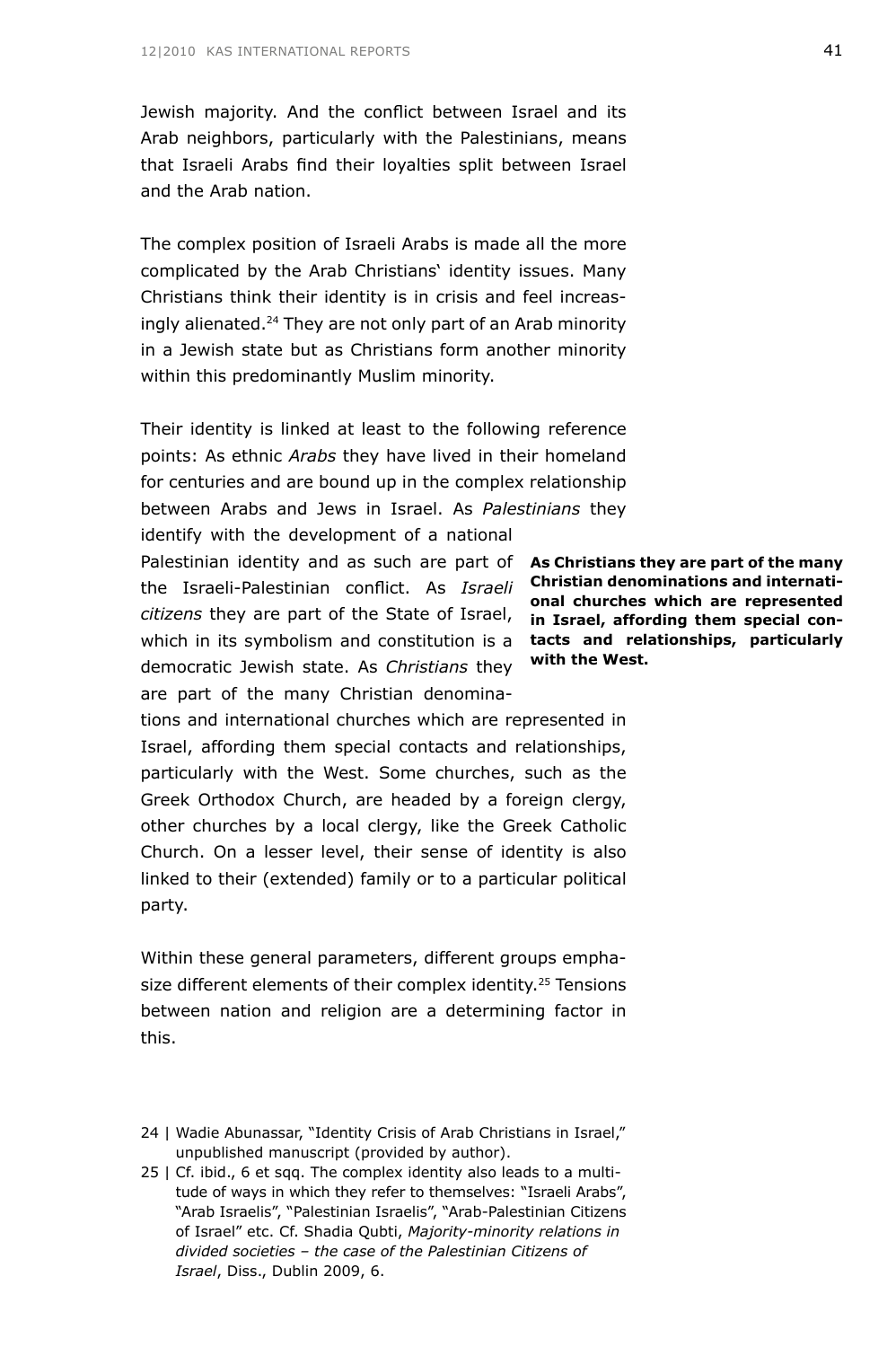## **EMPHASIS ON CHRISTIAN RELIGIOUS IDENTITY**

The majority of Arab Christians today appear to emphasize above all their religious identity and consider the most important aspect of their life to be their Christian faith. The advance of modernity in Israel, and the strong tendencies which are emerging towards more secularization and individualization present this group with particular challenges. This is felt particularly acutely because Christians generally live in urban areas. Other challenges include new forms of spirituality, which are often brought into the communities by Christian guest workers and which present a challenge for communities with more traditional views. Finally, tensions between the different Christian churches and denominations can also present challenges for Christians in Israel.

**and national identities is particularly noticeable in young people. Young Christians believe local churches do too little to strengthen specifically Christian religious identity.**

**The identity crisis between religious** The increasing Islamization of Israel's Arab minority and the equating of "Islam" with "Arab" among the majority of Arabs has also led to Christians letting their Arab nationality fade into the background while consciously placing more emphasis on their Christian

> identity. This identity crisis between religious and national identities is particularly noticeable in young people. Young Christians believe local churches do too little to strengthen specifically Christian religious identity. This is for example shown in the way church school timetables are not sufficiently utilized to focus on the role of Christians in society who predominantly identify themselves by their religion.

## **EMPHASIS ON NATIONAL ARAB IDENTITY**

Other Arabs with a Christian background particularly lay emphasis on their Arab ethnicity and secular Palestinian nationality. Here the religious aspect plays a secondary role. In the past these Christians had, and still have, the most influence on society.

Since the middle of the  $20<sup>th</sup>$  century, Christians have not only used Arab nationalism to highlight the fact that they are part of the Arab nation. They have also provided many leading figures who have helped to shape secular Arab nationalism. Notable among these is Emil Habibi, who was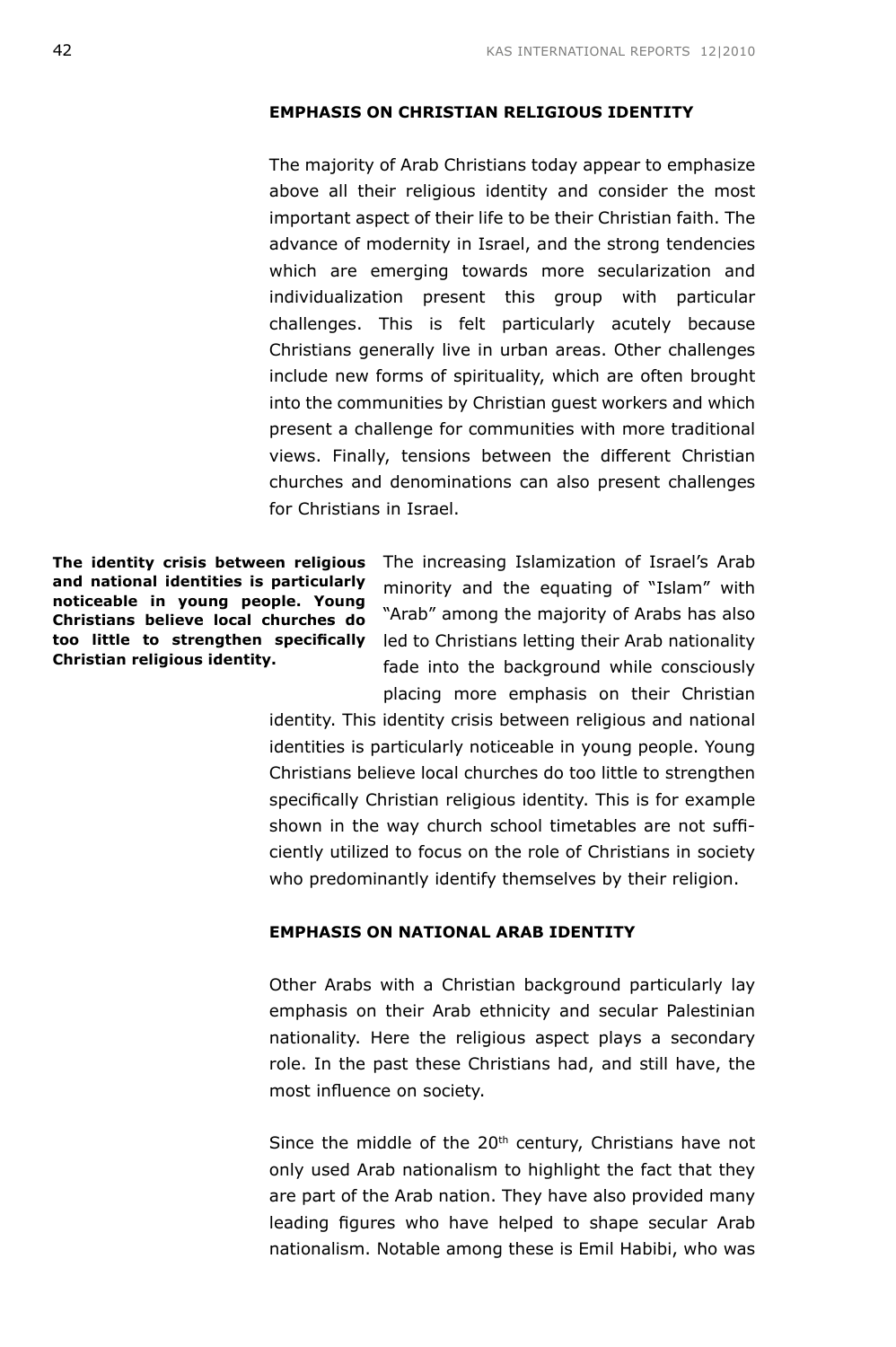born in 1922 into a Palestinian Christian family and who later was one of the founders and leaders of the Israeli Communist Party. Another is George Habash, who was born in 1926 near Tel Aviv in present-day Lod to a Greek Orthodox family. He was one of the founding

members of the radical Marxist-Leninist **Edward Said, born in Jerusalem in 1935 to a Christian family, exerted a**  *Popular Front for the Liberation of Palestine* (PFLP), and he acted as its General Secretary **Arab national identity.** from its beginnings right up to the year

**particularly strong influence on the** 

2000. Edward Said exerted a particularly strong influence on the Arab national identity. Born in Jerusalem in 1935 to a Christian family, his particular concern was the European vision for the rediscovered Levant since the beginning of the 19<sup>th</sup> century. Nowadays it is mainly politicians such as the long-serving Knesset representative Azmi Bischara who take responsibility for an Arab national identity in Israel.

By focusing on the (secular) nation as the decisive element of society, Christians managed to overcome their previous precarious position within a majority Muslim society. As *dhimmi*, Christians received certain protections and privileges, but were still subordinate to the Muslim majority, and were not equal in the eyes of the law. By contrast, a society based on national identity is by definition a society in which all its citizens are equal.

Nowadays Arab Christians feel a traditional sense of duty as regards the issue of Arab nationalism and support their Palestinian brothers in their desire to establish a Palestinian state. The two-state solution is nowadays considered mainstream by Arab Christians in Israel.

But many Christians are also aware that a Palestinian state would also put them into a miniority position. Therein lies the dilemma for Arab Christians: "The Arab Christians of the Holy Land are whole-heartedly in favor of the establishment of a free Palestinian state. But they are not blind to the fact that the Arab nationalist movement will never achieve the necessary conditions for Christians to be treated as equal citizens," namely the total secularization of politics."26

26 | Heyer, *Kirchengeschichte*, n. 5, 354. Cf. the draft Palestinian constitution of 2003 (which has up to now not been passed and which exists in several versions), which gives a critical role to Sharia law: cf. Art 7: The principles of Islamic Sharia ▸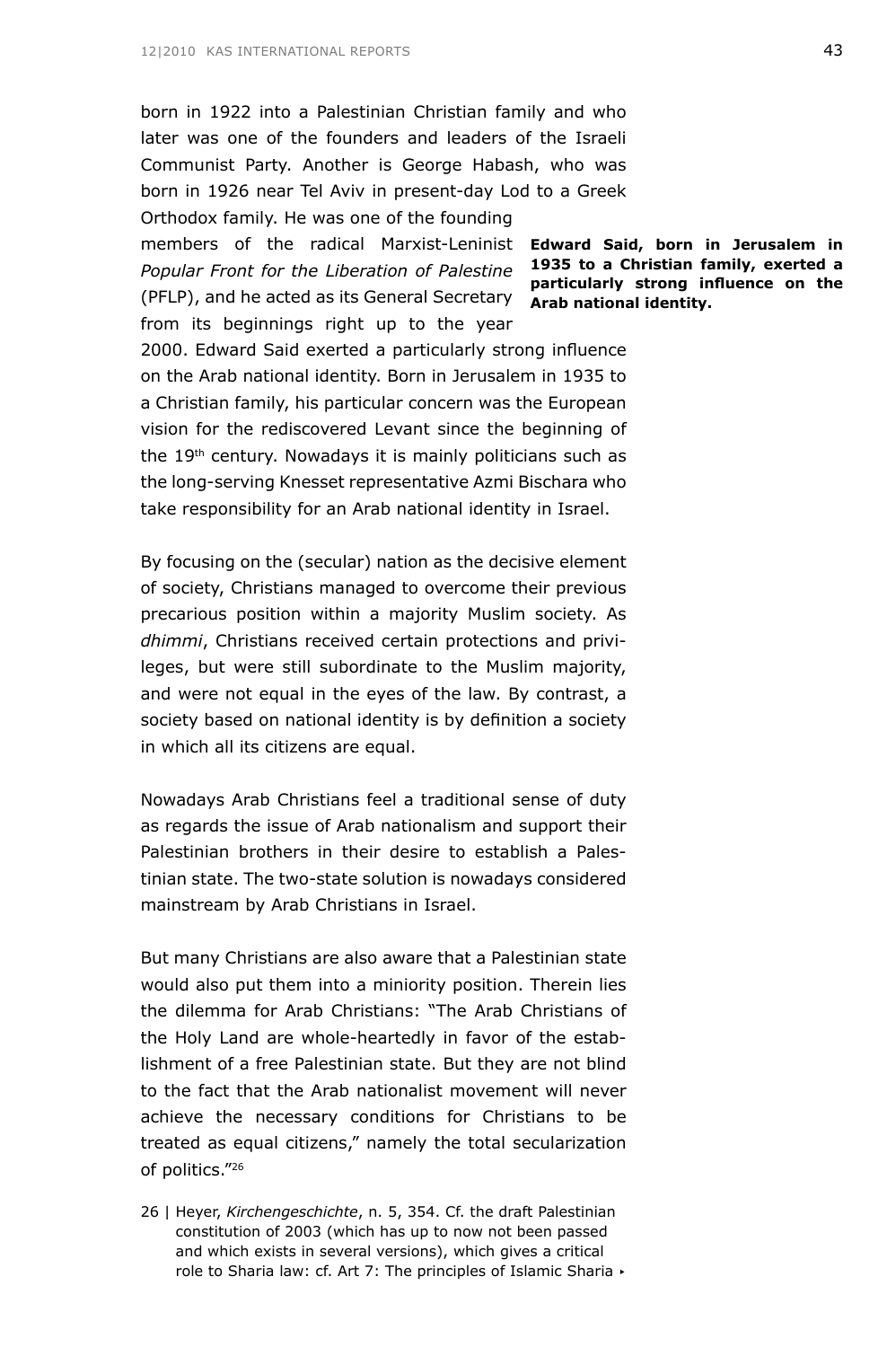### **REACTIONS TO THE IDENTITY CRISIS**

The current identity crisis caused by the conflict between religion and nation produces a range of reactions, as well as among Muslims and Jews that are also familiar with this crisis. Assimilation to (Muslim) Arab society is one possible

**Assimilation to Arab society is one possible way of coping with the identity crisis: The emphasis is placed on cultural common ground while Christian elements are played down.**

way of coping with the identity crisis: The emphasis is placed on cultural common ground while Christian elements are played down.27 This is one way to try to minimize any friction with the Muslim majority. This is particularly obvious in the different way of

naming Arab children. A typical example of this is how the well-known Christian politician Azmi Bischara named his eldest son Omar, a typically Arab name, rather than giving him a specifically Christian name.

Some Christians also react by displaying a clear pro-Israeli attitude, in order to lessen the tensions with the Jewish majority. In the 1960s there were efforts to set up a "Christian list" for the Knesset, but there were so few of them that their hopes of winning were always going to be forlorn. Nowadays Christians of this conviction vote mainly for Zionist parties, many of them join the Israeli army.<sup>28</sup>

Other Christians have managed to find a foothold for themselves in the complex area of identity by rediscovering religion and spirituality as a way to set themselves apart but also as a way to find a fixed point of reference. Another way of dealing with the crisis of identity and associated tensions is to emigrate. Christians generally find it easier to emigrate and live in a Christian or secular environment because of their strong relationships with Churches in Europe and North America and because they have often been educated in Church educational establishments with Western values. In this way they can escape their dual sense of alienation.

act as the main source for the legislature, and Art. 5: Arabic and Islam are the official Palestinian language and religion. Christianity and other monotheistic religions are only to be "respected", i.e. they do not have full legal status, as was criticized by the former Apostolic Nuncio, Archbishop Pietro Sambi, in 2003. http://www.israelnationalnews.com/News/ News.aspx/55389 (accessed November 18, 2010).

- 27 | Cf. Rossing, Microcosm, n. 4, 13.
- 28 | Cf. Abunassar, Identity, n. 24, 9.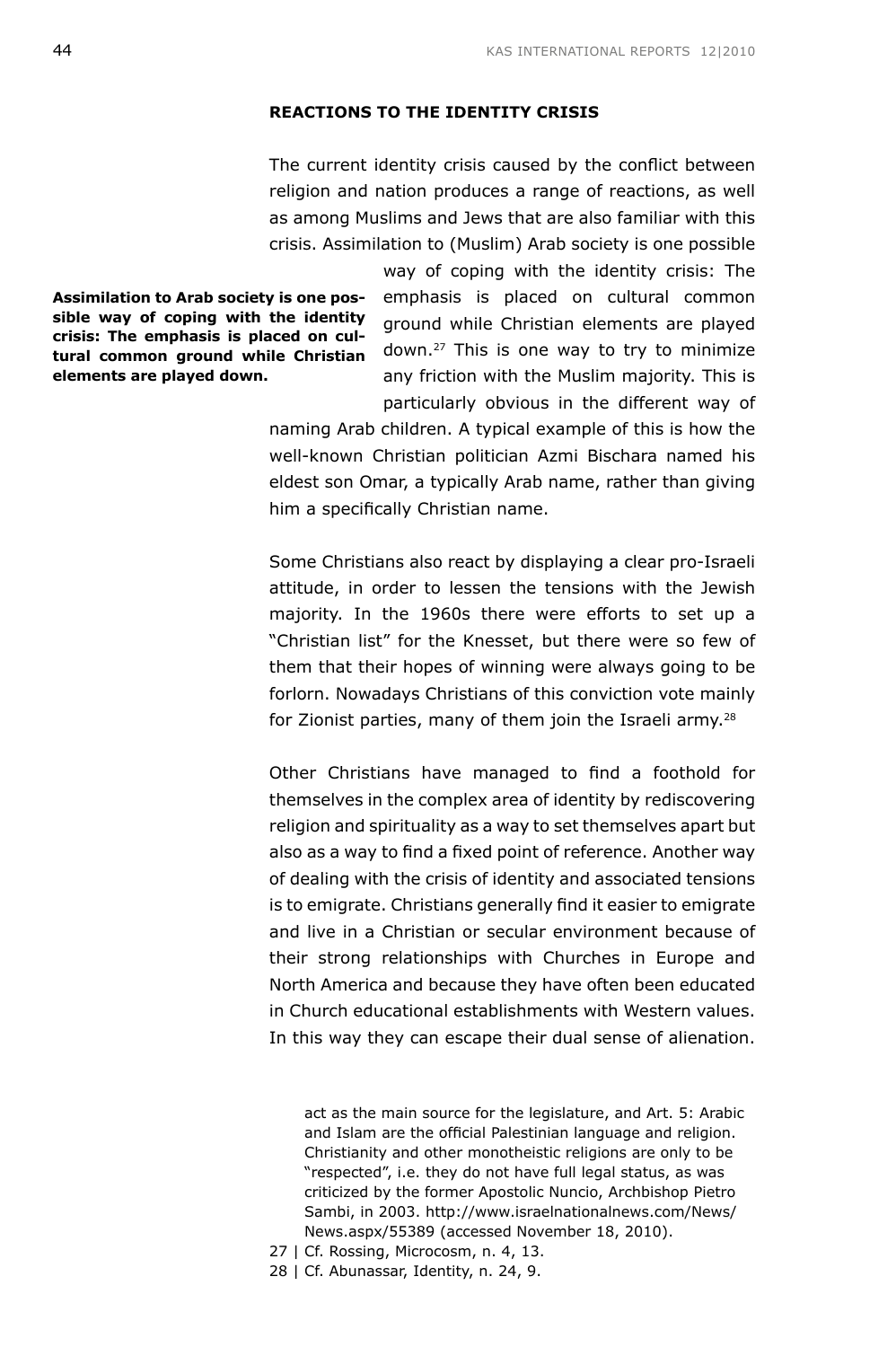# **SOCIO-ECONOMIC SITUATION OF CHRISTIANS IN ISRAEL**

Since the early 19th century and the European rediscovery of the Middle East, Christians who largely lived their lives in subordinate positions to their Muslim rulers have been supported by the European powers. They became the agencies of Western institutions, particularly in social and educational fields. Since the mid-19<sup>th</sup> century, European and North American churches have established a wide network of missionary schools in the Holy Land. As the educational level of Christians increased, so did their degree of urbanization, their standard of living and their public influence.

Even today, Arab Christians are a particularly successful minority in Israel. Their socio-economic situation, level of education and political participation in Israel's democratic process are well above the average.29 Their influence has its roots in the numerous social institutions and educational establishments which are supported by the various churches. Christian students regularly graduate from high school with some of the best results in the whole of Israel.

In 2008, 59 percent of Christian students passed the High School Diploma, compared to 42 percent of Muslim students and 64 percent of Jewish students.<sup>30</sup>

According to the 2006 census, 56 percent The high level of education among of Christian students applied for a place at **Christians allows them to retain their** university, a significant percentage compared also makes it easier for young Christito the Muslims with 31 percent and the Jews **ans to emigrate.** with 48 percent. Students at private Christian

schools greatly outperform students attending state-run Arab schools.<sup>31</sup> The high level of education among Christians allows them to retain their values and identity. But paradoxically it also makes it easier for young Christians to emigrate.

- 29 | Cf. Daphne Tsimhoni, "Israel and the Territories Disappearance", in: *Middle East Quarterly*, Vol. 3, № 1, 2001, 31-42.
- 30 | Ramon, Nozrim (forthcoming), n. 16.
- 31 | Cf. *Yearbook of Arab Society in Israel (1): Population, Society, Economy*, Aziz Haider, The Vaan Leer Institute in Jerusalem 2005, 123; Elie Rekhess, "Education Dilemmas in Mixed Cities, Together but Apart", in: *Mixed Cities in Israel*, The Konrad Adenauer Program for Jewish-Arab Cooperation, Tel Aviv, 2007, 103.

**values and identity. Paradoxically it**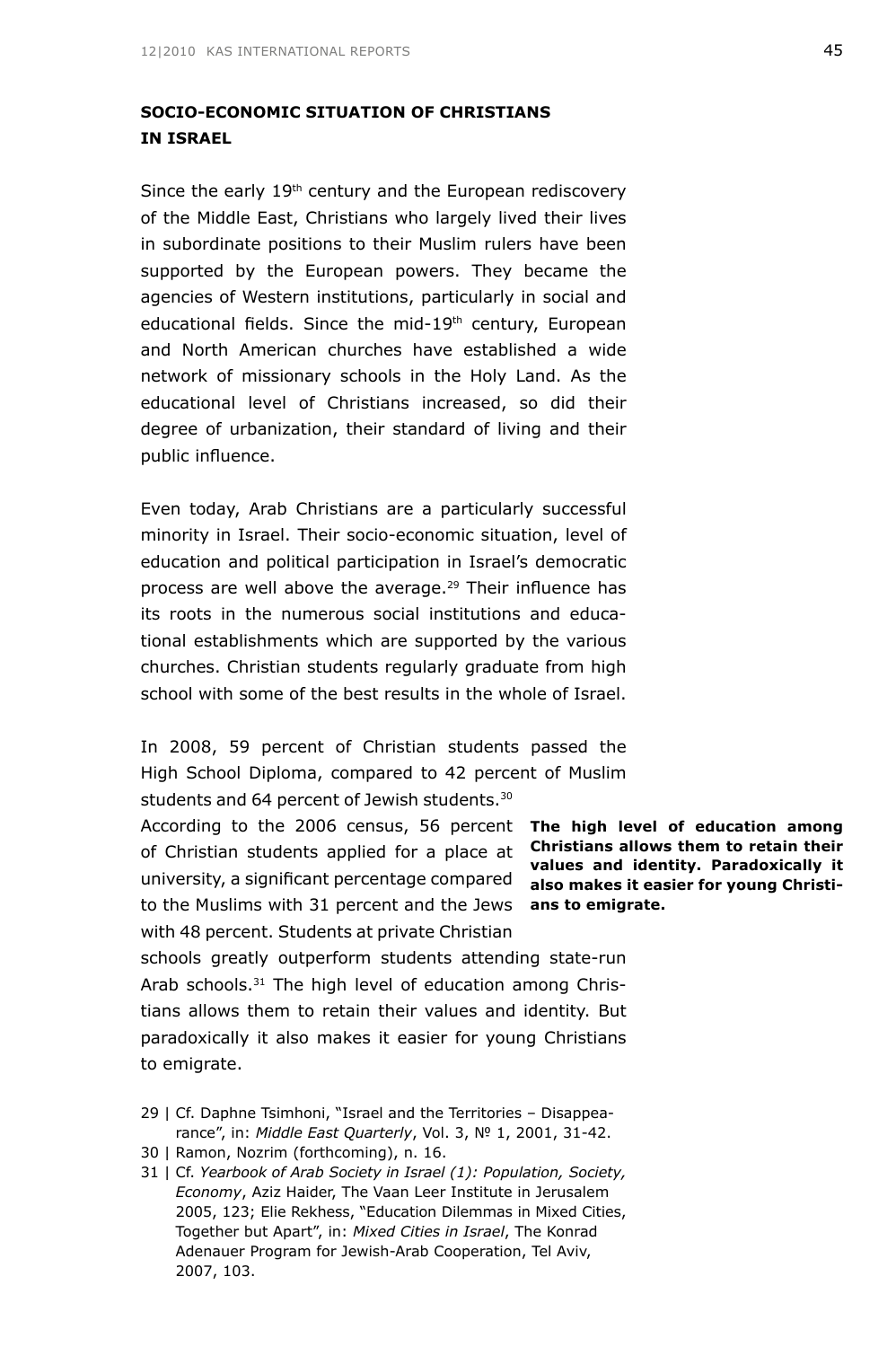In terms of their socio-economic situation, today's Christians are more similar to the Jewish population than to the Muslim Arab population. This is also reflected in their birth rates and average age.<sup>32</sup> According to Raed Mualem, Vice-President of the Catholic Mar Elias Colleges, 25 percent of Arab Christians work in academic professions. This percentage is the same as for Jews but far exceeds the Muslim Arabs (14 percent).<sup>33</sup>

**Christians are finding themselves increasingly under pressure. The Arab population's economic prosperity and growing middle-class mean that Muslims are increasingly competing with Christians in the limited job market.**

But at the same time, Christians are finding themselves increasingly under pressure. The Arab population's economic prosperity and growing middle-class mean that Muslims are increasingly competing with Christians in the limited job market, particularly in the middle

and higher income brackets.<sup>34</sup> Socio-economic differences are becoming less noticeable, particularly in urban areas. This competition is further sharpened by the improving levels of education among Muslims, who often attend church-run private schools. Up to 70 percent of students attending church schools in Nazareth are Muslims.

## **REACTIONS OF MUSLIM SOCIETY**

Across the whole Middle East, Christians are facing a general trend towards growing Islamization.35 This also holds true for Christians in Israel. Since the 1970s, there has been an Islamic revival among Muslim Arabs in Israel. The Islamic Movement in Israel, with its more moderate southern branch and its more radical, hard-line northern branch under Sheikh Raed Salah is part of a regional movement with links to organizations including the Egyptian Muslim Brotherhood, Hizbollah and Hamas.

- 32 | Cf. Dov Friedlander, "Fertility in Israel," in: *Population Bulletin of the United Nations*, 48/49, 2002, 403-410, 406 et seq.
- 33 | See Raed Mualem, "The Arab Christian Community in Israel," text of a speech for the 74<sup>th</sup> ROACO meeting at the Vatican, January 23-25, 2006 (provided by author).
- 34 | Cf. Daphna Tsimhoni, "Die Christen im Staat Israel Zwischen Religion und Politik," in: *Araber in der israelischen Politik*, Tel Aviv, 1998, 63-72, 63 and 66 (in Hebrew).
- 35 | The Coptic Catholic Patriarch of Alexandria, Antonius Naguib, referred to this current trend at the Synod of Middle Eastern Bishops which has just ended at the Vatican, cf. http://af.reuters.com/article/worldNews/idAFTRE69A4AO20 101011 (accessed November 6, 2010).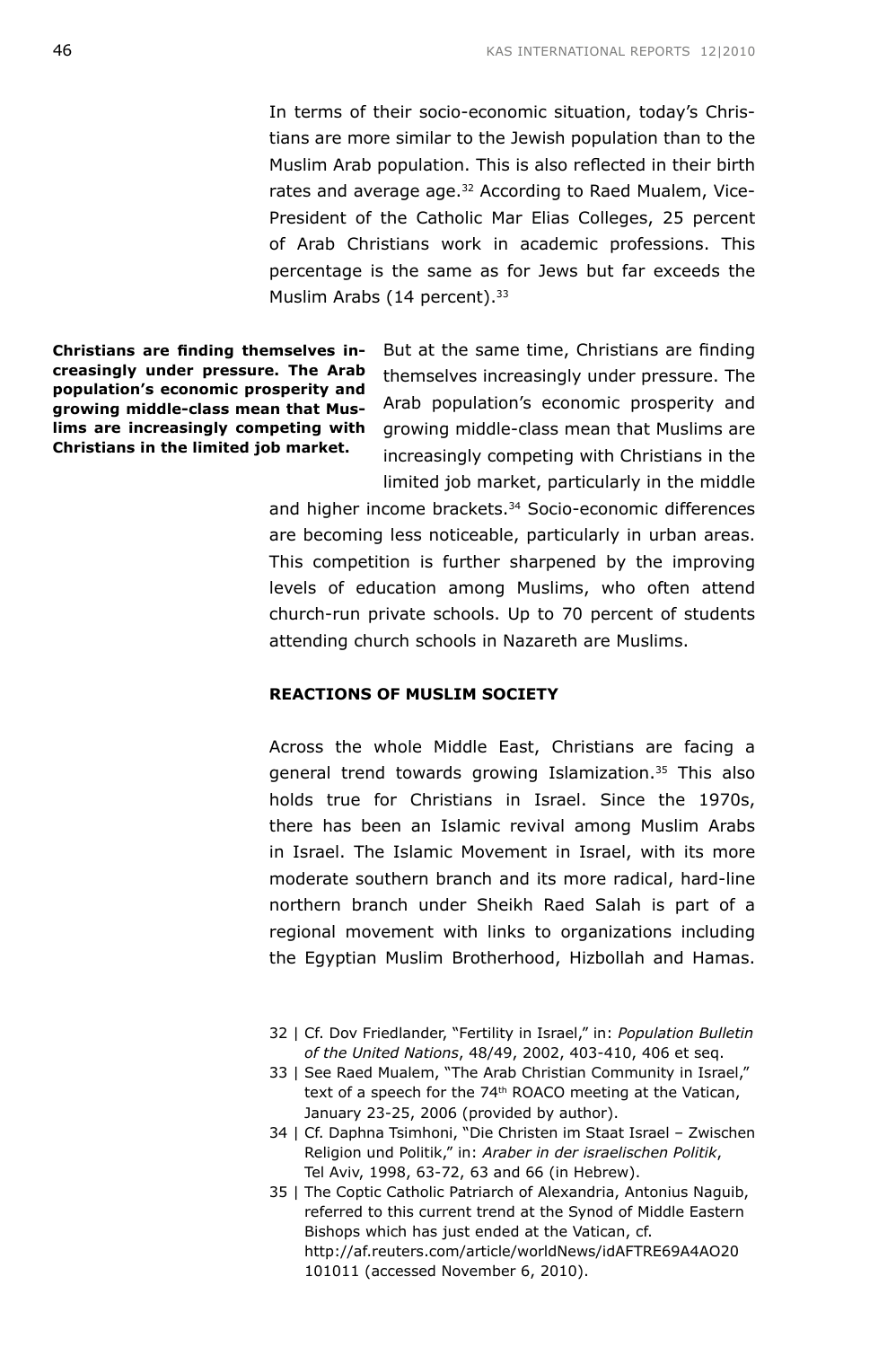These Muslim Arabs within Israel are much closer to their fellow Muslims in other Arab countries than to their Arab Christian compatriots.

Unlike Christian Arabs, Muslim Arabs tend to feel closer ties with political developments in the Palestinian Autonomous Territories and above all they share in the radicalization of Islam, even if in slightly watered-down form. As a result, radical Islam is gaining ground among Israel's Muslim Arabs. Ziad Abu Amr lists the following reasons for the growth of Islamism among the Palestinians<sup>36</sup>, reasons which also apply to Israel's Arab population:

- 1. The founding of Israel in 1948, which was seen as an seizure of Muslim land.
- 2. The Israeli victory over the Arab military in 1967.
- 3. The Iranian Revolution in 1979.
- 4. The political vacuum left by the decline of the PLO since the end of the 1970s, and
- 5. The active role of the Islamic Movement in the 1987 Intifada, which attracted widespread support and created a religion-based political alternative to the nationalist secular programme of the PLO.

The Islamic Movement in Israel, particularly its northern branch, refuses to take part in national elections. They believe the Koran has sole authority and jurisdiction and cannot accept any secular authority, especially not that of Zionists and Jews.37 This also leads to friction

with those who are involved in Arab political **The promotion of the ummah as the** On the one hand it puts pressure on their **an important part of their identity.** parties. So the Islamic Movement presents a dual challenge to Arab Christians in Israel: religious beliefs by stressing that Islam is the

**universal Muslim community transcending nations serves to antagonize those Christians for whom nationalism is** 

religion of Arabs and often equates "Islam" with "Arab". And on the other hand the promotion of the *ummah* as the universal Muslim community transcending nations serves to antagonize those Christians for whom nationalism is an important part of their identity.

- 36 | Ziad Abu Amr, *Islamic Fundamentalism*, http://thejerusalem fund.org/ht/d/ContentDetails/i/2971 (accessed November 6, 2010).
- 37 | Cf. Eli Rekhess, *Arabs*, n. 23, 17.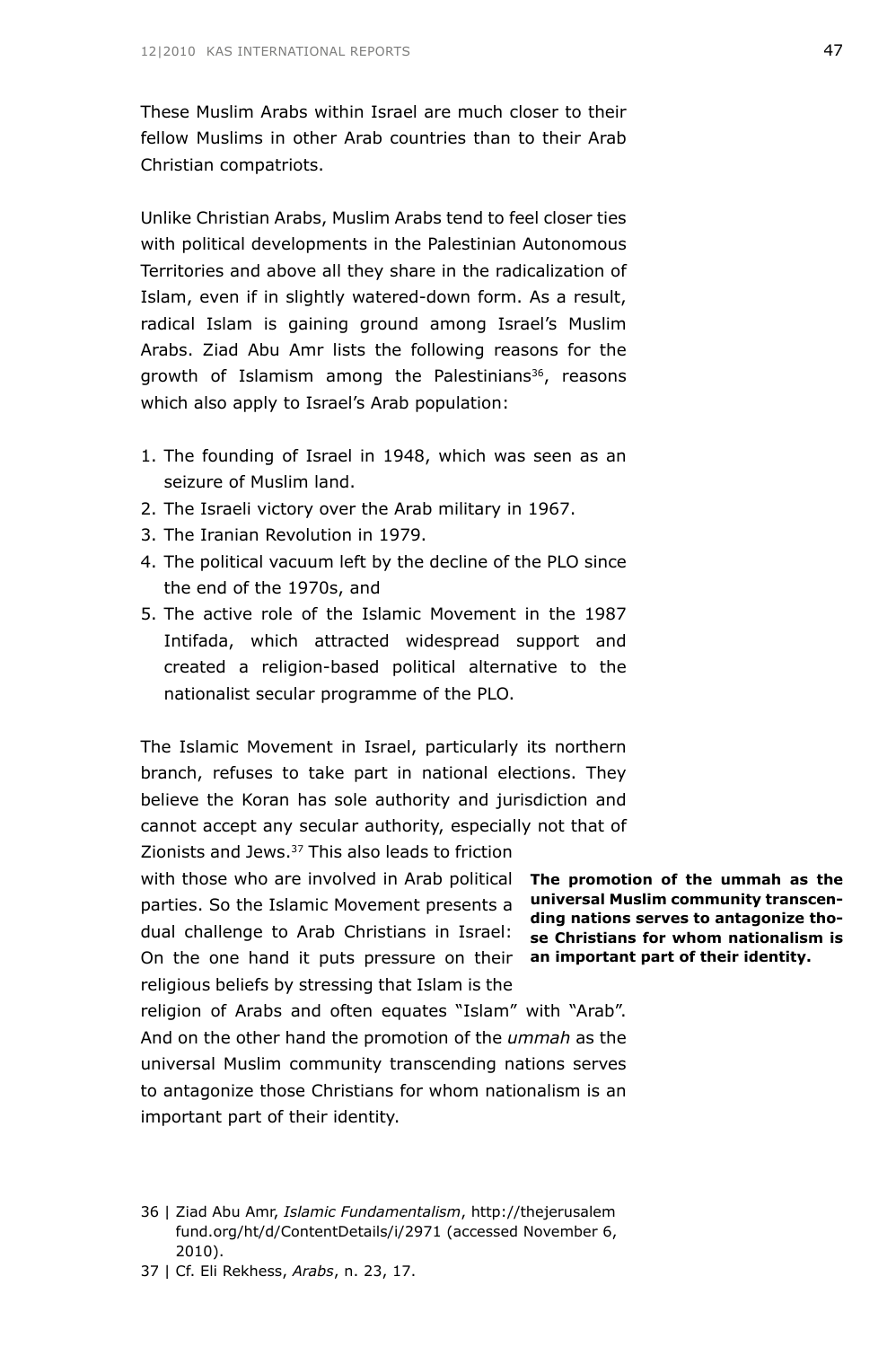The present-day strength of the Islamists has largely resulted from the crisis in Arab nationalism, something they reject. For Islamists there is no separation of religion and state. They recognize only the difference between the *Dar al Islam* (House of Islam) and the *Dar al Harb* (House of War), i.e. between the people of Islam and the people outside Islam, who are considered to be enemies. There is no room in this way of thinking for the neutral, secular concept of a nation. For this reason, Islamists reject secular nationalism as being anti-Islam and castigate it as a "Western idea" and a "Western import".

So some Christians feel doubly pressured by Muslim society: because of their religion and because of their national identity. Many of them feel alienated, not just in Israel but also within Arab society.

# **NAZARETH CASE STUDIES**

Two case studies<sup>38</sup> from Nazareth are symptomatic of the fraught relationships which exist between Christians and Muslims within the Arab minority in Israel and throw light on the battle for identity and the growing marginalization of Christians. Both cases relate to the circumstance that Islamists are attempting to both show off and safeguard their influence through the erection of deeply symbolic buildings.

For centuries, there were good relations between Muslims and Christians in the Biblical town of Nazareth, but this

> all changed in 1948 and later with the founding of the Islamic Movement in Israel. The Christians in Nazareth were regarded as advocates of Communism and Nationalism, bringing them into conflict with their Muslim

neighbors. Additionally, Muslims in Nazareth for their part changed radically. The Israeli local elections in 1989 reflected this change within Muslim society from Islam as a cultural phenomenon to Islam as a political movement.

38 | Cf. Chad F. Emmet, "The Siting of Churches and Mosques as an Indicator of Christian-Muslim Relations," in: *Islam and Christian-Muslim Relations*, Vol. 20, № 4, October 2009, 451- 476 and Daphna Tsimhoni, A case study of Muslim-Jewish relations in the state of Israel, in: Marchall J. Breger et al. (ed.), *Holy Places in the Israeli-Palestinian Conflict*, London 2010.

**The Israeli local elections in 1989 reflected a change within Muslim society from Islam as a cultural phenomenon to Islam as a political movement.**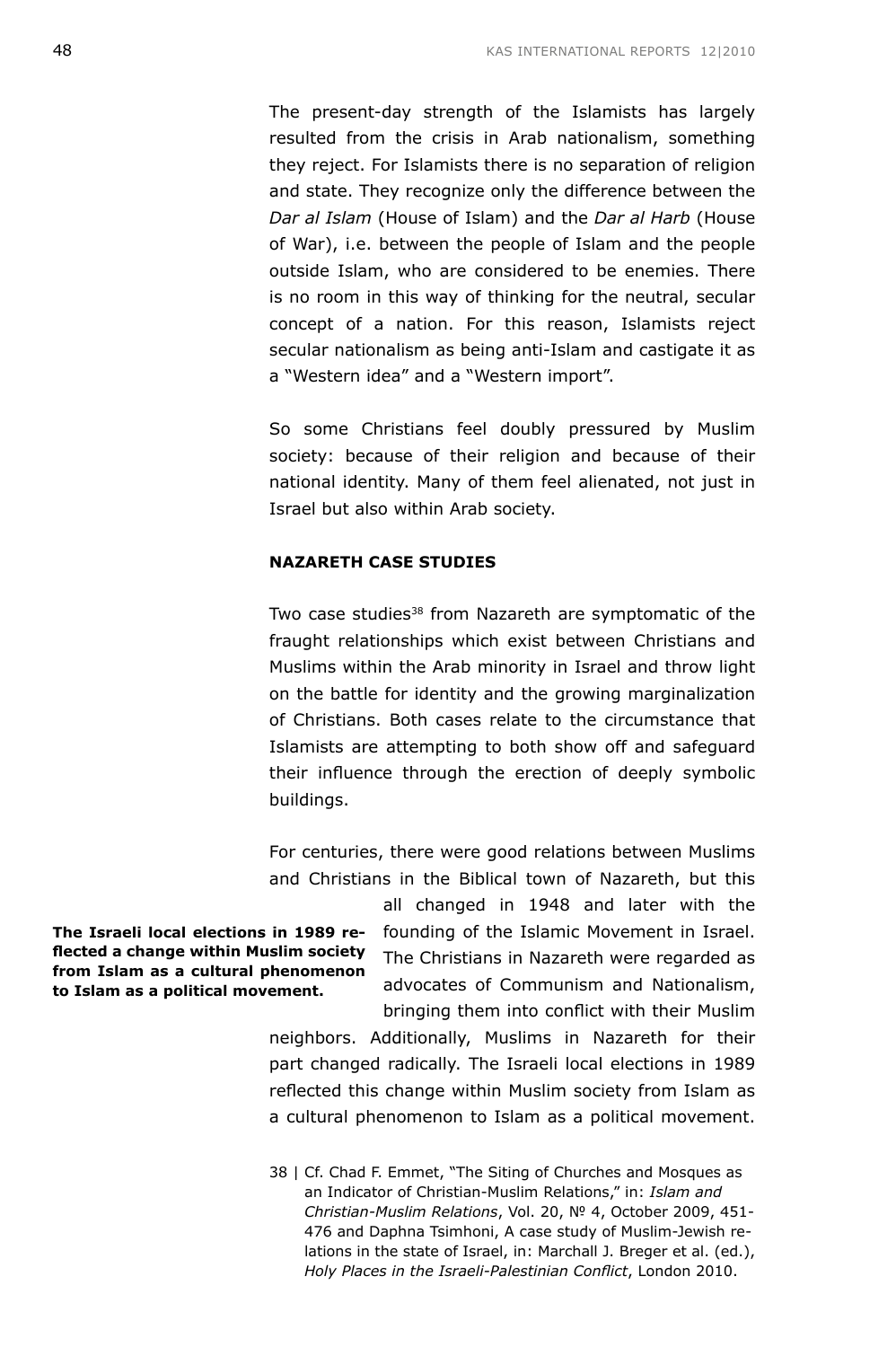Whereas up to then Muslims had generally been politically passive, they now started to pursue the concrete application of their ideas and became involved in politics. Five Islamist mayors were elected during these elections, plus 45 municipal councils, including Nazareth.39

minaret which towered over both churches. **Controversy and frustration was en-**Local Christians perceived this construction **gendered among local Christians by** between two churches to be symbolic of the **build a large mosque directly next to** Islamic Movement's desire to demonstrate **the Basilica of the Annunciation in Nazareth.** In 1989 the Islamic Movement laid claim to a piece of land directly between two churches, in order to rebuild the ruins of a mosque which were to be found there. Despite resistance, the Islamic Movements succeeded in completing the building in 1990, erecting a their dominance and power.

**the Islamic Movement's attempt to** 

Even more controversy and frustration was engendered among local Christians by the Islamic Movement's attempt to build a large mosque directly next to the Basilica of the Annunciation in Nazareth. The controversy was sparked by the town's plans to pull down a school dating from the Ottoman era which was located near the Basilica, in order to make more room for pilgrims visiting for the millennium celebrations. At the edge of the square had lain since the Middle Ages the totally neglected grave of Saladin's nephew, Shabab al Din, which belonged to the Muslims as waqf (sacred Islamic ground). Islamists then declared the land where the school stood to also be waqf land (although it belonged to the town), thus extending their claim far beyond the site of the grave. In 1997 they erected a tent over the ruins of the demolished school as a temporary mosque, which was named after Shahab al Din. The new mosque's minaret, situated close to two other existing mosques, was intended to tower over the Basilica of the Annunciation with a height of 86 meters plus an additional light installation.

After the 1998 local elections the Islamists gained a majority on Nazareth's city council. The Christian mayor Jeraisi was re-elected by a tiny majority, but his hands

<sup>39 |</sup> Cf. Rafael Israeli, "The Anti-Millenium: the Islamization of Nazareth," in: *Jerusalem Letter/Viewpoints*, Jerusalem Center for Public Affairs, № 428, 11 Nisan 5760, April 16, 2000.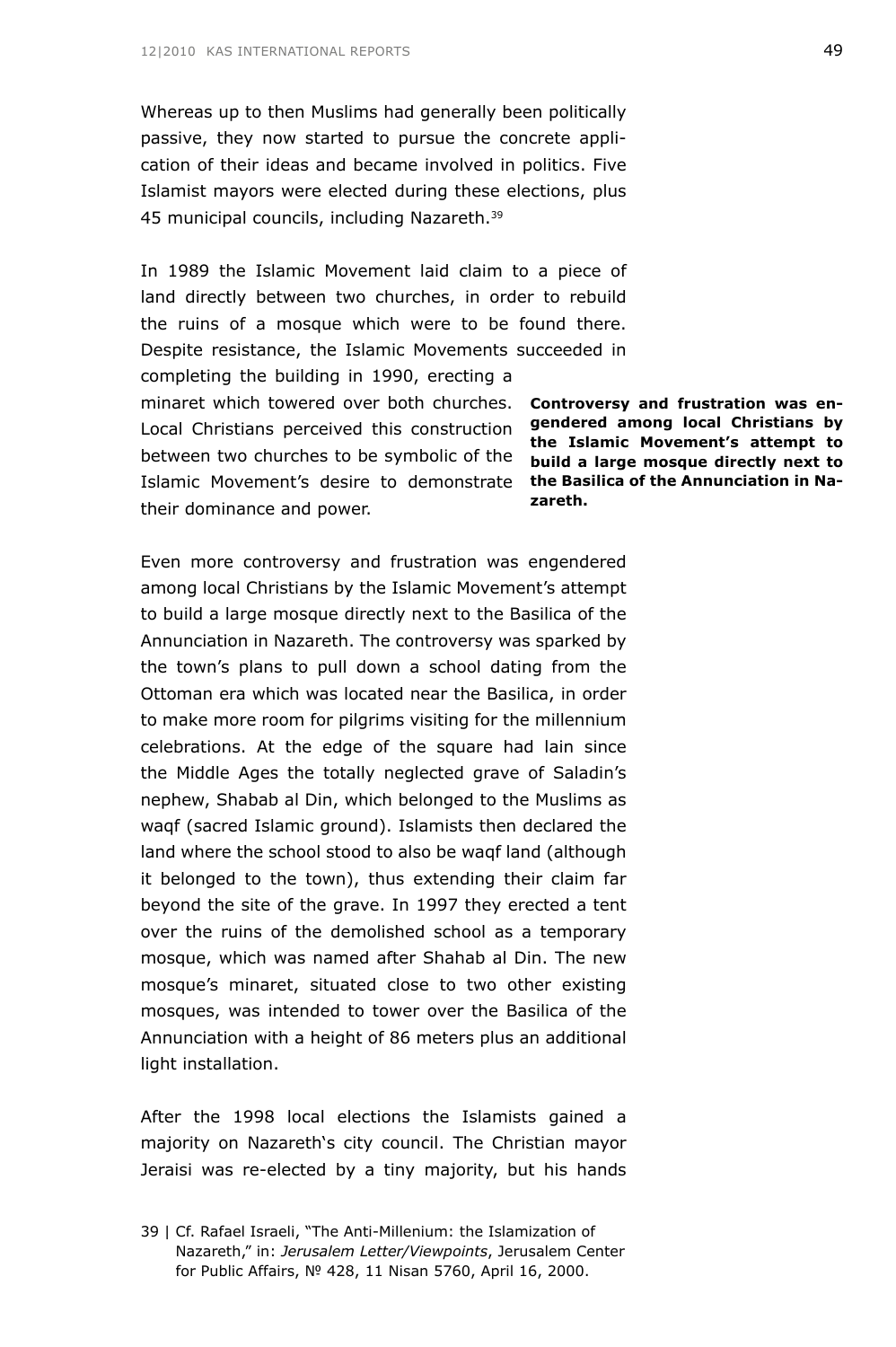were tied and the city was paralyzed. The core problem was the controversy over the Shahab-ad-Din mosque. The Israeli government set up a commission to empower the city once again. In the end the Israeli authorities, after interventions from the Holy See and President George W. Bush, supported the position of the Christians and stopped the construction of the mosque in 2003, while granting the Muslims a small shrine at the edge of the square.

Even if the Islamists did not get all their own way, they at least made their ambitions very clear. Radical Salafists are gaining influence within the Islamic Movement and already have significant influence in the West Bank.

**Radical Salafists are gaining influence within the Islamic Movement and already have significant influence in the West Bank. They are fighting to establish a Caliphate under Sharia law and reject secular democracy.**

The Imam of the Shihab-al-Din mosque, Nazim Abu Salim, is himself a member of the Salafist movement. The Salafists are fighting to establish a Caliphate under Sharia law and reject secular democracy. The movement is said to have links to Al Qaeda and inter-

national terrorist groups.40 Nazim Abu Salim also led the resistance in Nazareth to Pope Benedict XVI's visit in 2009, which nevertheless went peacefully and gave new heart to Nazareth's Christian community. But tensions are still continuing and with the radicalization of the movement around Nazim Abu Salim, they are only likely to get stronger.

# **THE ROLE OF CHRISTIANS IN ISRAELI SOCIETY**

Despite the small number of Christians and their internal divisions, variety of denominations and numerous challenges, Christians in Israel today have the potential to build bridges in many directions, as long as they are not put under too much pressure to meet unrealistic expectations. Their many reference points are not just a source of insecurity and hence a disadvantage, but they can also be seen as providing a wealth of experience and a good foundation for understanding in many areas.

<sup>40 |</sup> Cf. Jack Khoury, "Imam from Nazareth suspected of supporting terror groups," *Haaretz*, October 6, 2010, http://haaretz. com/news/national/1.317518 (accessed November 6, 2010).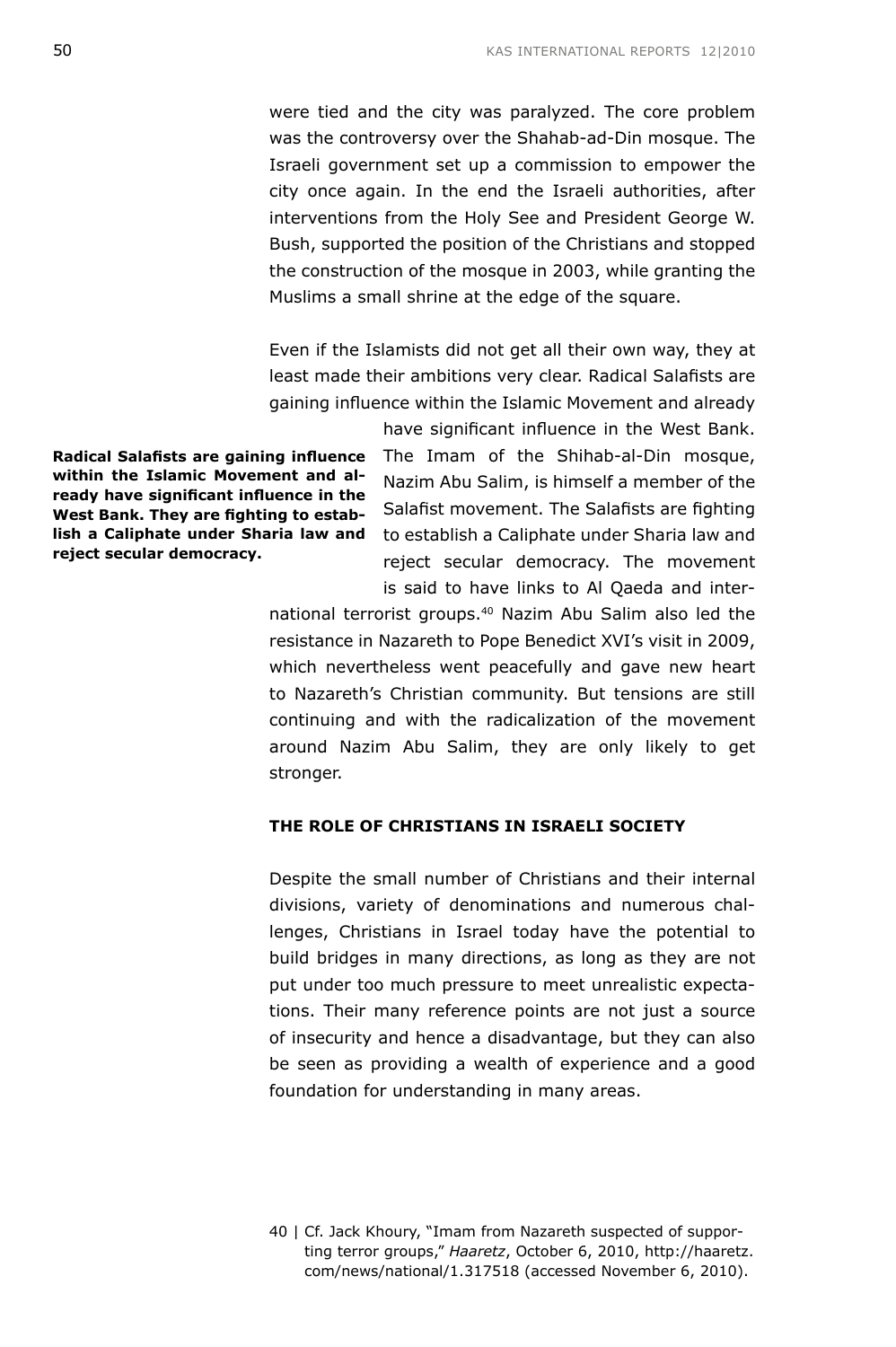The ties that many Christians have to the West and the huge interest of international churches in the Christians of the Holy Land as the cradle of Christianity makes them a source of suspicion for Jews as well as Muslims<sup>41</sup>, but it also makes them particularly interesting. Jews see Christians as potential missionaries and anti-Semites, while Muslims often see them as descendants of the Crusaders and modern Western colonialists. But cultural and religious ties with the West could be important for both Israeli Jews and Arab Muslims as a means of gaining Western support for themselves via good relations with local Christians.<sup>42</sup>

Raed Mualem, who has been working on a concept to improve the status of Christians in Israel,43 sees Christians today as "a bridge between Israel and the Western world as well as between Israel and the Arab world". Arab Christians are tied into Arab culture and

**Arab Christians are tied into Arab culture and understand Islam, but their religious roots lie in Judaism. Their experience of living in both cultures could make them a bridge between Jews and Muslims in Israel.**

understand Islam, but their religious roots lie in Judaism. Their experience of living in both cultures could make them a bridge between Jews and Muslims in Israel. Christians are particularly active in the area of inter-religious dialogue.

Christians can also act as bridges between Christians and Jews in Israel. Christian immigrants and guest workers go to Hebrew language schools and live in a Jewish context. Programmes such as that of the Roman Catholic Church in Jerusalem target these immigrants and try to consolidate their bridging role.<sup>44</sup> As part of the international church, Christians can become a bridge between Jews and Christians, not only in Israel, but worldwide.<sup>45</sup>

- 41 | Rossing, Microcosm, n. 4, 42.
- 42 | Rossing, Microcosm, n. 4, 42 states: "There is considerable evidence that the Palestinian leadership understands this somewhat better than the current Israeli leadership." Cf. also Heyer, *Kirchengeschichte*, n. 5, 351.
- 43 | Cf. Mualem, Arab Christian Community, n. 33.
- 44 | Cf. Contribution by the Vicar of the Latin Patriarchate of Jerusalem, David Neuhaus, at the Middle East Council of bishops, *Synodus Episcoporum Bulletin*, October 6-12, 2010.
- 45 | Cf. interview by Archbishop Elias Chacour with *Vatican Radio* on October 15, 2010 (in Hebrew): http://radiovaticana.org/ HEB/Articolo.asp?c=430740 (in Hebrew) (accessed November 6, 2010).